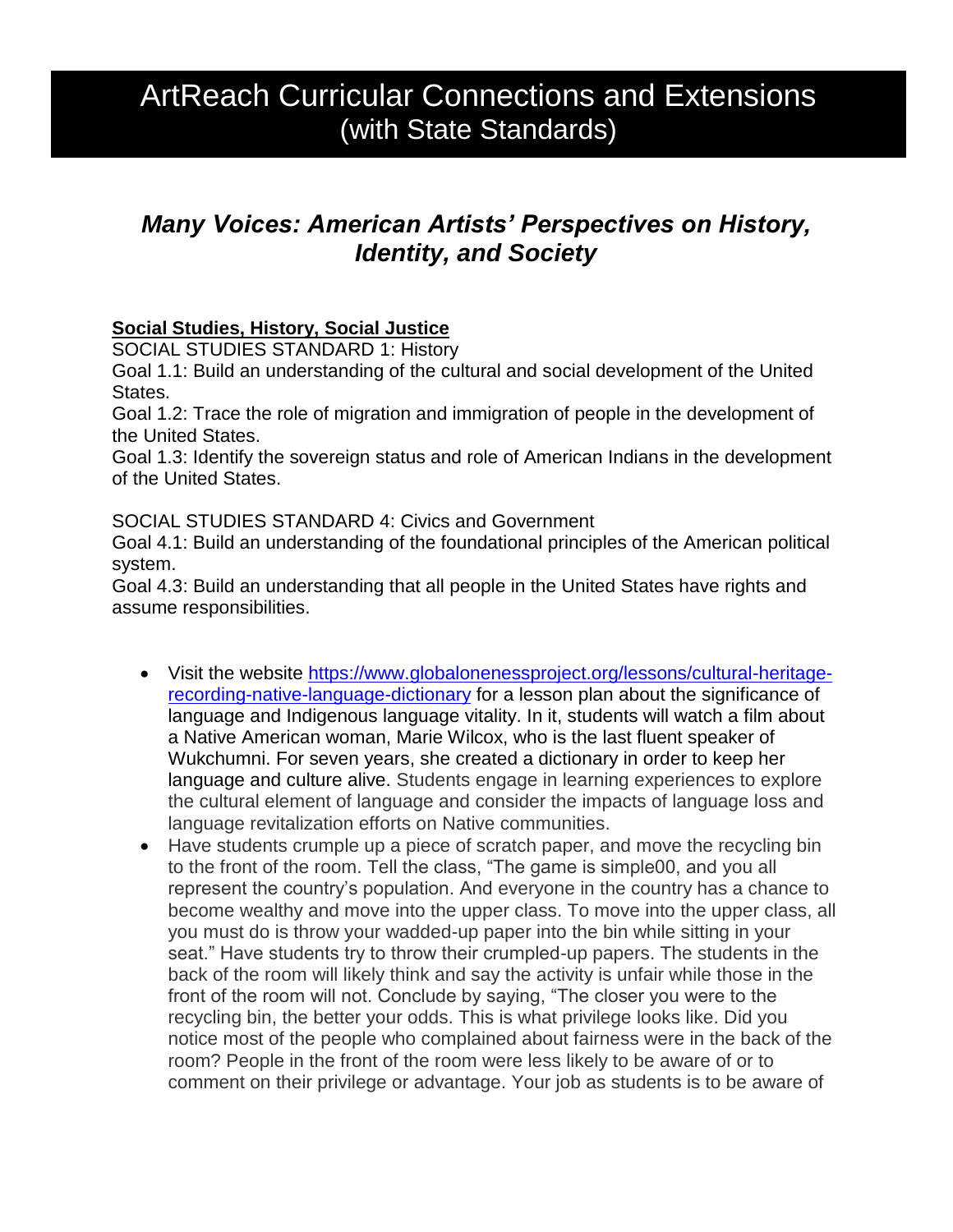your privilege and to do your best to achieve great things, all the while advocating for those in the rows behind you."

- Have students interview people who have made a difference in your community, and create a book (physical copy or digital) compiling those interviews. If community members are willing to be on video, record the interviews, compile them, and publish them in a digital format.
- Look at the Voting Rights Timeline found here: [https://www.tolerance.org/sites/default/files/2020-10/TT-Voting-Rights-Timeline-](https://www.tolerance.org/sites/default/files/2020-10/TT-Voting-Rights-Timeline-Handout-October-2020.pdf)[Handout-October-2020.pdf](https://www.tolerance.org/sites/default/files/2020-10/TT-Voting-Rights-Timeline-Handout-October-2020.pdf) . Have students read it and try to summarize the history of voting rights in the United States in 3-4 sentences. Share students' summaries and then use the following questions for discussion:
	- 1. Is voting a right or a privilege?
	- 2. What is the "story of voting rights" we tell about the United States?
	- 3. What is the actual "story of voting rights" in the United States?
- Have students create their own voter's guide that they can share with friends, family, and neighbors. Sections could/should include: Registering to Vote, Voter's Rights, Important Dates and Deadlines, and What to Expect at the Polls. A lot of this information can be found at *Rock the Vote*, but students should aim for really user-friendly guides written in their voices.

#### **Language Arts and Technology**

*CCRA.R.1: Read closely to determine what the text says explicitly and to make logical inferences from it; cite specific textual evidence when writing or speaking to support conclusions drawn from the text.*

*CCRA.W.3: Write narratives to develop real or imagined experiences or events using effective technique, well-chosen details, and well-structured event sequences. CCRW.7: Conduct short as well as more sustained research projects based on focused questions, demonstrating understanding of the subject under investigation.*

*ICT Standard 1: Empowered Learner*

*ICT Standard 3: Knowledge Constructor*

- Create a story about some aspect of identity (e.g. gender, race, class, sexuality, religion, age, ability) in the context of your school or neighborhood. Use video, audio, still photos, or other digital media. You may interview people or narrate someone else's story or tell your own story.
- Use *The Race Card Project* in your school or classroom. (Go to <https://theracecardproject.com/> for more information.) Think about the word "Race." How would you distill your thoughts, experiences or observations about race into one sentence that only has six words? Race Cards can be thoughtful, funny, heartbreaking, brave, teeming with anger and shimmering with hope. Some make you smile. Others might make you squirm. Make your own Race Card "wall" at your school OR consider submitting to the Race Card Project.